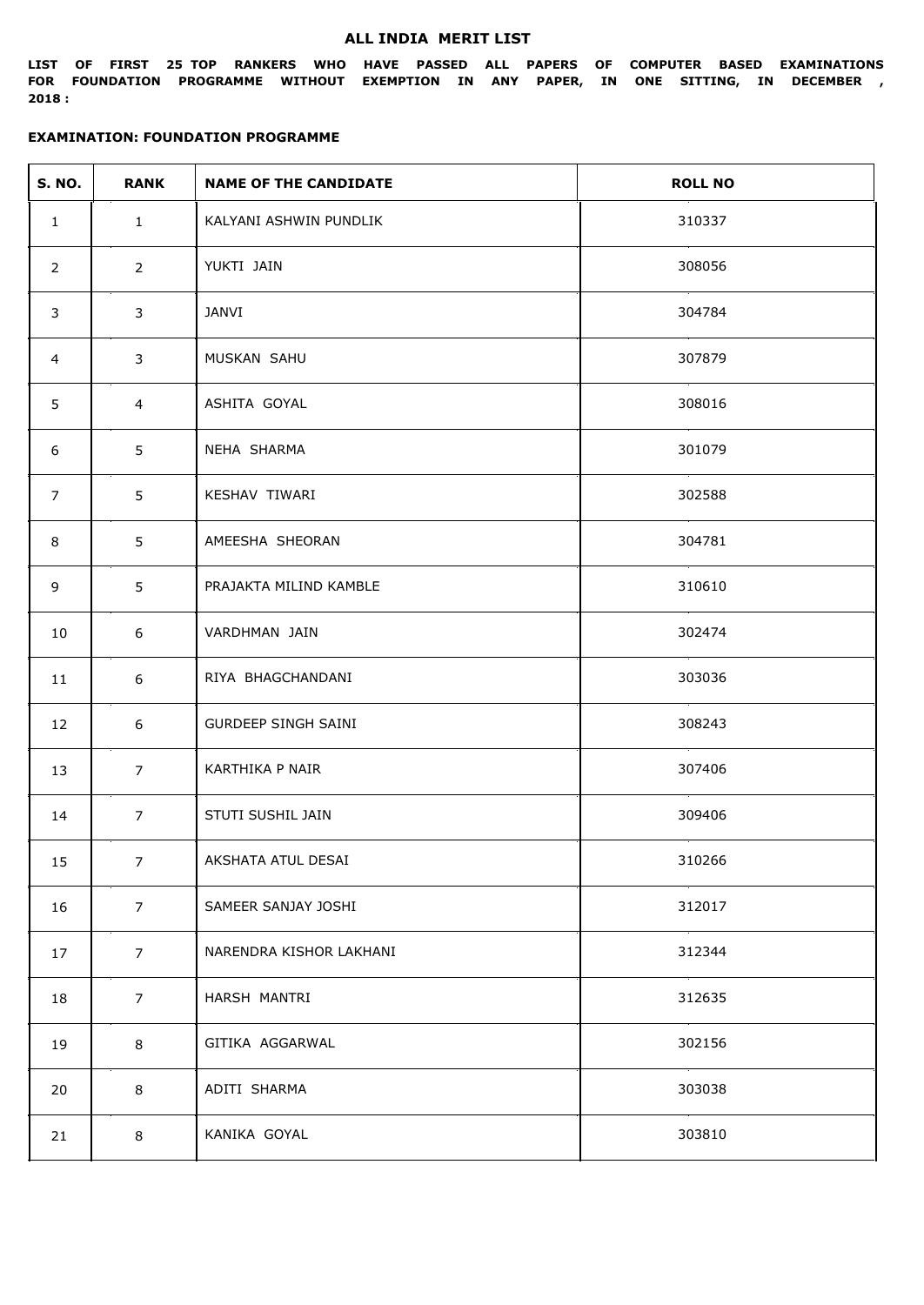| <b>S. NO.</b> | <b>RANK</b> | <b>NAME OF THE CANDIDATE</b> | <b>ROLL NO</b> |
|---------------|-------------|------------------------------|----------------|
| 22            | 8           | KARINA DEEPAK CHANDWANI      | 307594         |
| 23            | 8           | PRIYA PREMSINGH THAKUR       | 308932         |
| 24            | 8           | HARSHA GAJANAND GUPTA        | 312882         |
| 25            | 9           | KUNAL SHARMA                 | 303226         |
| 26            | 9           | ASHITA HEMANTKUMAR DAKE      | 312049         |
| 27            | 9           | CHANCHAL SANJAY NAWLANI      | 312484         |
| 28            | 10          | KAUSHAL JAISWAL              | 300953         |
| 29            | 10          | HIMANI                       | 304783         |
| 30            | 10          | AMANPREET KAUR               | 305005         |
| 31            | 10          | AAYUSHI DALKE                | 308018         |
| 32            | 10          | SIDDHI PANKAJ SINGAL         | 309581         |
| 33            | 11          | VEDIKA AGARWAL               | 301085         |
| 34            | 11          | SHWETA PATIDAR               | 308256         |
| 35            | 11          | PRASHANT PRAMOD HARDIKAR     | 310637         |
| 36            | 12          | SHRUTI AGARWAL               | 302423         |
| 37            | 12          | VINISH MATHUR                | 304033         |
| 38            | 12          | KASHISH PUROHIT              | 307736         |
| 39            | 12          | ISHA LOWLEKAR                | 307829         |
| 40            | 12          | ASHWINI SOMKUWAR             | 307910         |
| 41            | 12          | NIKITA SHAKYWAR              | 308111         |
| 42            | 12          | PARTH KUSHAL THAKKAR         | 311797         |
| 43            | 12          | SHAYANTANI DAS               | 312881         |
| 44            | 13          | MANHAR MAHAJAN               | 303224         |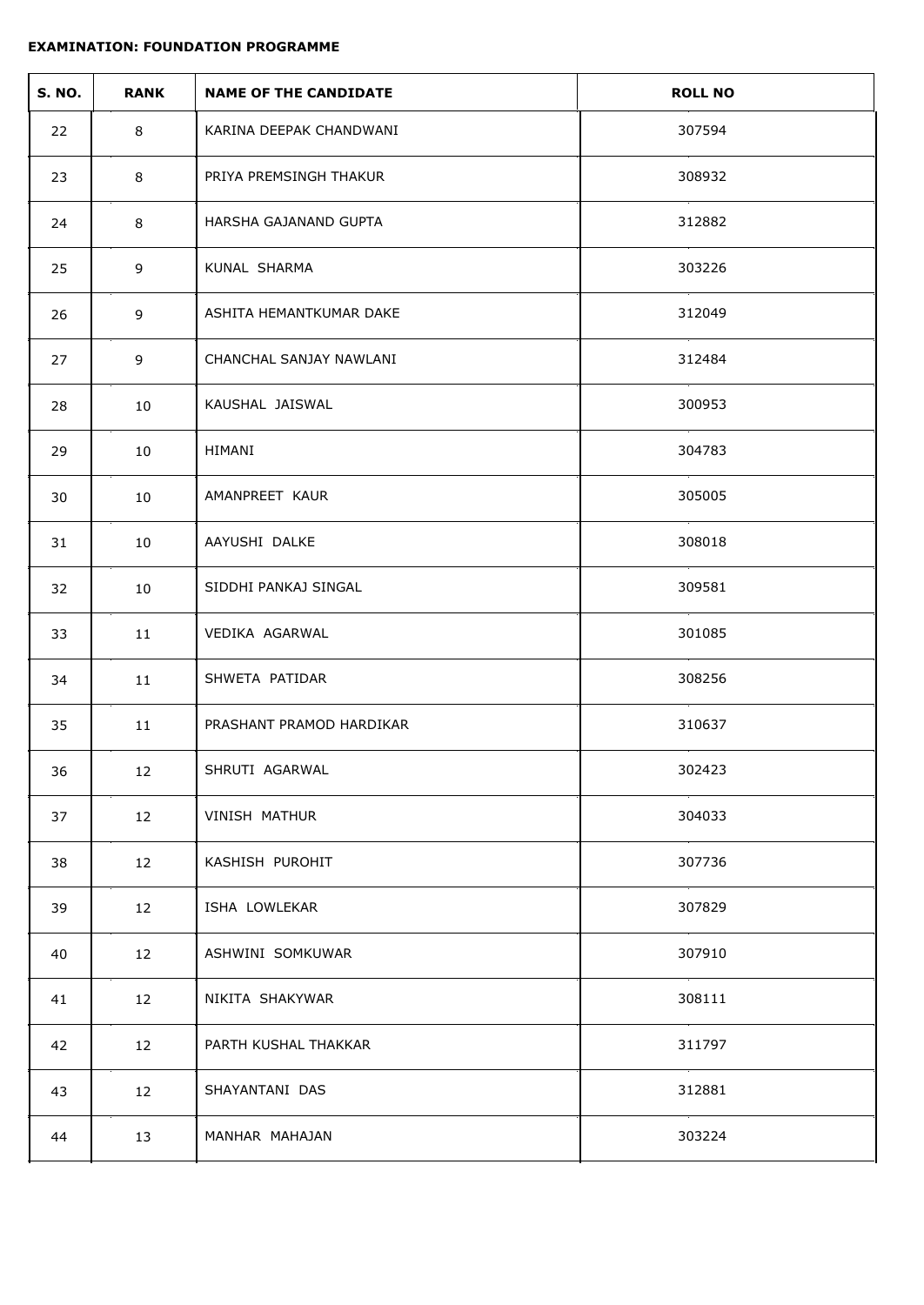| <b>S. NO.</b> | <b>RANK</b> | <b>NAME OF THE CANDIDATE</b> | <b>ROLL NO</b> |
|---------------|-------------|------------------------------|----------------|
| 45            | 13          | AKANKSHA AWASTHI             | 303390         |
| 46            | 13          | VANDITA TRIPATHI             | 303478         |
| 47            | 13          | RUPALI JAIN                  | 304002         |
| 48            | 13          | HARSH JUNEJA                 | 304987         |
| 49            | 13          | DIPTI GIRISHCHANDRA SHARMA   | 307497         |
| 50            | 13          | HARSHIL KAMLESHKUMAR PATEL   | 307597         |
| 51            | 13          | HARSHA RAMANI                | 307831         |
| 52            | 13          | SAUMYA JAIN                  | 307900         |
| 53            | 13          | SHRUTI PANDYA                | 307971         |
| 54            | 13          | SHIVANI PATIDAR              | 308149         |
| 55            | 13          | RASHMI JOHN                  | 310072         |
| 56            | 13          | SUSMITA MUKUND TRYAMBAKE     | 310594         |
| 57            | 13          | KRIPAL RAJESH KUKREJA        | 313331         |
| 58            | 14          | DHRUV GUPTA                  | 301933         |
| 59            | 14          | MANVI JINDAL                 | 302427         |
| 60            | 14          | JAI GEHANI                   | 303373         |
| 61            | 14          | SHUBHAM JAIN                 | 304057         |
| 62            | 14          | RUHANI                       | 304231         |
| 63            | 14          | RAHUL KHATRI                 | 304593         |
| 64            | 14          | <b>BRIJESH</b>               | 304777         |
| 65            | 14          | SANTHIYA R                   | 306348         |
| 66            | 14          | MAYURI RAKESH JAIN           | 311124         |
| 67            | 14          | KAREENA VINAY MATHAPATI      | 311314         |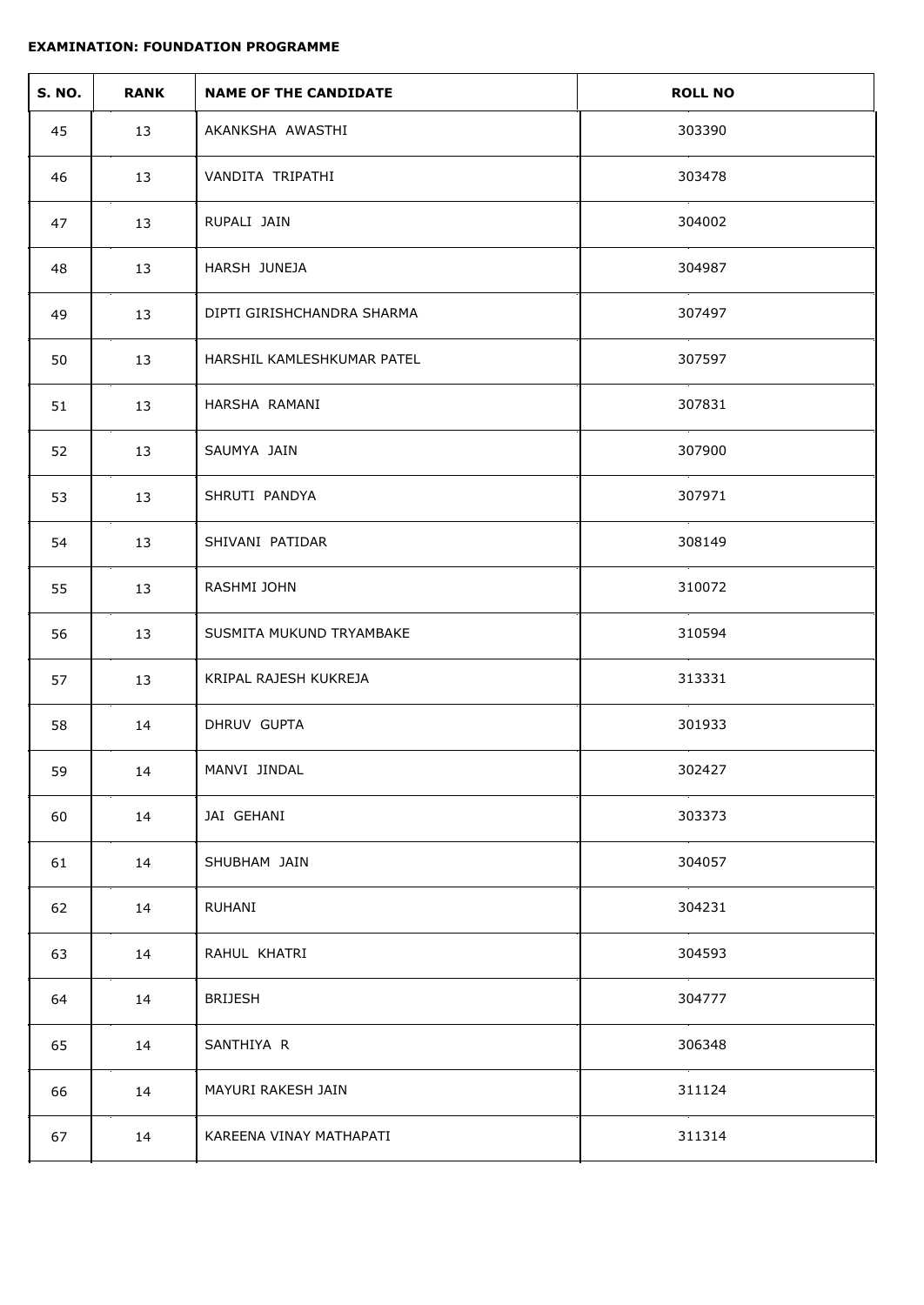| <b>S. NO.</b> | <b>RANK</b> | <b>NAME OF THE CANDIDATE</b> | <b>ROLL NO</b> |
|---------------|-------------|------------------------------|----------------|
| 68            | 15          | PAYAL AGARWAL                | 300291         |
| 69            | 15          | DIKSHA ARORA                 | 301701         |
| 70            | 15          | DAKSH CHAWLA                 | 301960         |
| 71            | 15          | GAGANDEEP KAUR SETHI         | 302409         |
| 72            | 15          | PALAK GUPTA                  | 303026         |
| 73            | 15          | PRIYAL JAIN                  | 304068         |
| 74            | 15          | MEHAK GARG                   | 304793         |
| 75            | 15          | VAISHNAVI HEBBAR             | 306966         |
| 76            | 15          | ANUSHREE AGRAWAL             | 307818         |
| 77            | 15          | RAJVI MAYURBHAI SHAH         | 310892         |
| 78            | 15          | ABHISHEK SUJIT DESHPANDE     | 311815         |
| 79            | 15          | RACHI SANJAY AGRAWAL         | 312549         |
| 80            | 16          | AKSHITA JAIN                 | 302120         |
| 81            | 16          | PARMEET KAUR SEHGAL          | 303398         |
| 82            | 16          | SHIVIKA GUPTA                | 303441         |
| 83            | 16          | RISHABH AGGARWAL             | 303835         |
| 84            | 16          | NEERAJ SONI                  | 304875         |
| 85            | 16          | <b>TUSHAR</b>                | 304989         |
| 86            | 16          | SHIVAM THAKUR                | 305101         |
| 87            | 16          | AKHILESH ATTRAY              | 305184         |
| 88            | 16          | RITIKA ANIRUDHSINH JHALA     | 307694         |
| 89            | 16          | ANISHI SATISH DAMMANI        | 308051         |
| 90            | 16          | AAYUSH ADITYA PARANJAPE      | 310138         |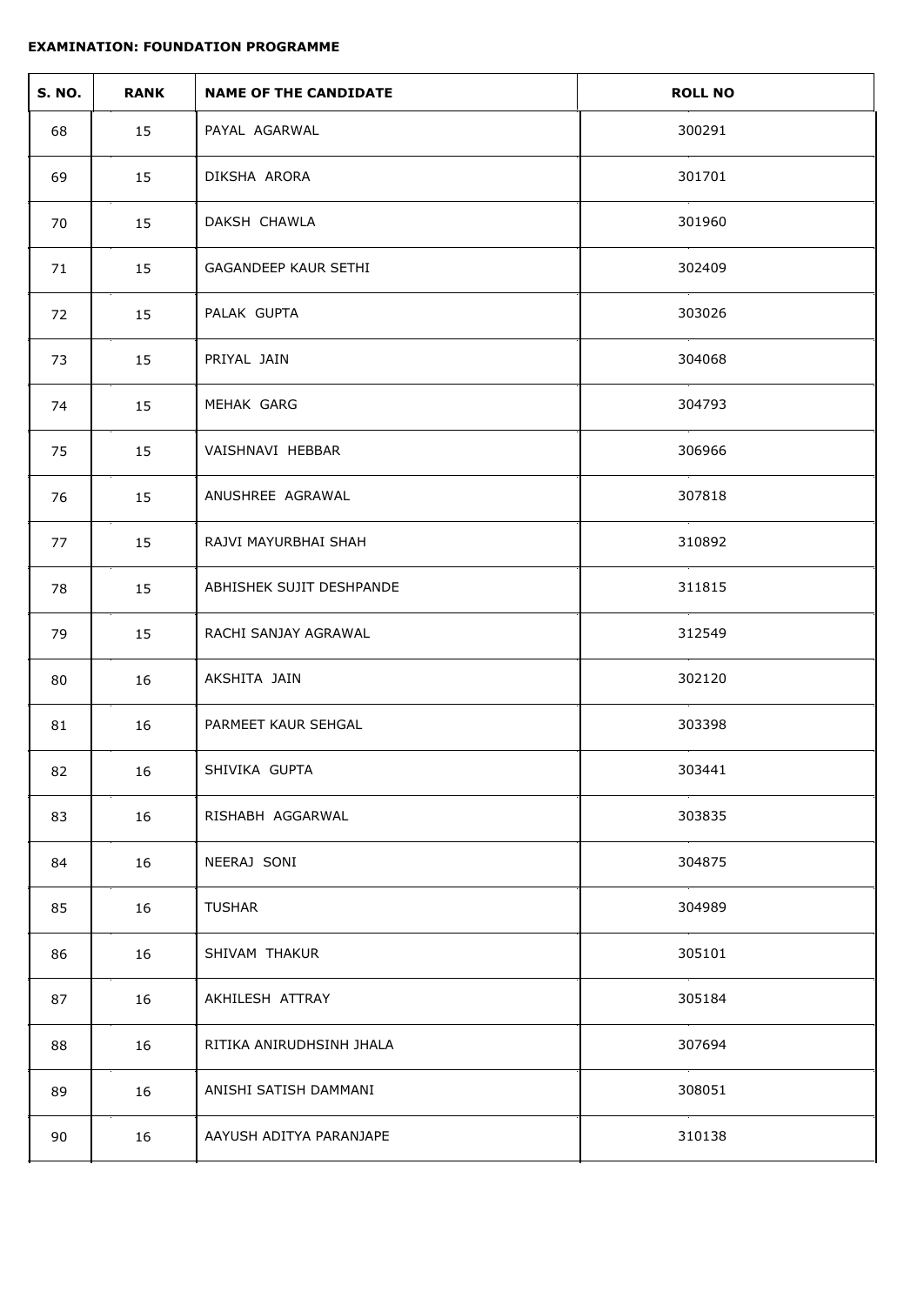| <b>S. NO.</b> | <b>RANK</b> | <b>NAME OF THE CANDIDATE</b>   | <b>ROLL NO</b> |
|---------------|-------------|--------------------------------|----------------|
| 91            | 16          | PRATIKSHA NANASAHEB SHINDE     | 310611         |
| 92            | 16          | AYUSHI NANDLAL JESWANI         | 311596         |
| 93            | 16          | ROHIT SHARAD SHINDE            | 311987         |
| 94            | 16          | APURV KOCHAR                   | 312435         |
| 95            | 16          | MUSKAN GURUMUKHDAS PINJANI     | 312581         |
| 96            | 17          | BHAWNA SIPANI                  | 301199         |
| 97            | 17          | ANKITA SINGHAL                 | 302054         |
| 98            | 17          | PRATIBHA                       | 302343         |
| 99            | 17          | ANANYA SINGH                   | 303497         |
| 100           | 17          | KRITIKA BANSAL                 | 303812         |
| 101           | 17          | PRIYA PARMAR                   | 303863         |
| 102           | 17          | LEENA CHAWLA                   | 303986         |
| 103           | 17          | VAISHNAVI NAMA                 | 304631         |
| 104           | 17          | KOMAL                          | 304834         |
| 105           | $17\,$      | POOJA SHARMA                   | 304910         |
| 106           | 17          | KESHAV SOMANI                  | 307646         |
| 107           | 17          | CHAHAK MOTWANI                 | 307875         |
| 108           | 17          | HARISHA DINESH MEHTA           | 308832         |
| 109           | 17          | BHAVYASHREE BALAKRISHNA SHETTY | 308894         |
| 110           | 17          | SAKSHI VASANT SOLANKI          | 309253         |
| 111           | 17          | NAITIK RAVINDRA KANANI         | 309943         |
| 112           | 17          | VAISHNAVI BADRINARAYAN BIYANI  | 310294         |
| 113           | 17          | VINAYAK VIJAY CHINDAK          | 310636         |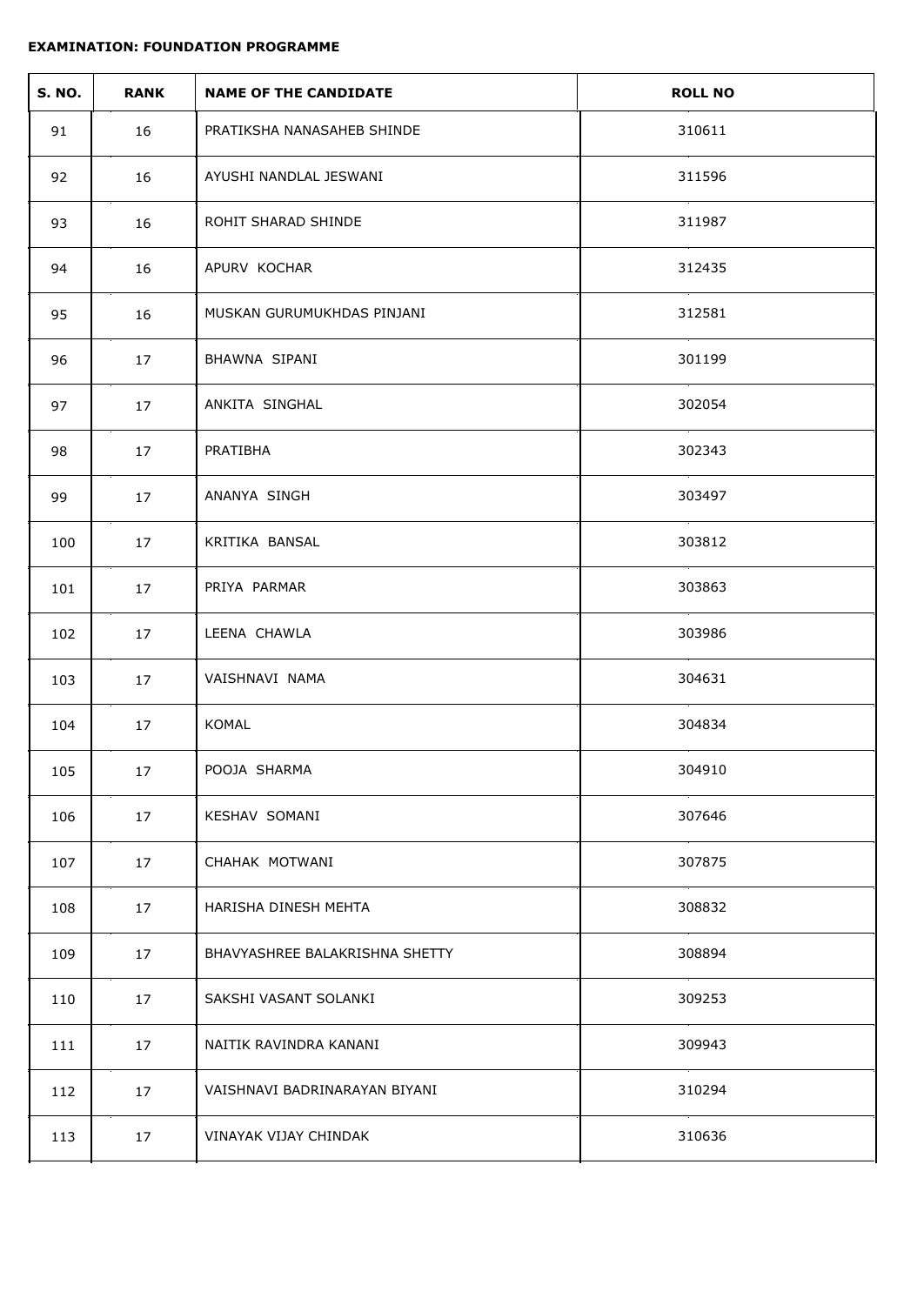| <b>S. NO.</b> | <b>RANK</b> | <b>NAME OF THE CANDIDATE</b> | <b>ROLL NO</b> |
|---------------|-------------|------------------------------|----------------|
| 114           | 17          | RICHA AGRAWAL                | 310939         |
| 115           | 17          | MUSKAAN SHRIVASTAVA          | 310940         |
| 116           | 17          | MUSKAN RAJKOTIA              | 310978         |
| 117           | 17          | ANIRUDH DHANANJAYA SHETTY    | 311848         |
| 118           | 17          | HARSHITA MISHRA              | 312416         |
| 119           | 17          | KALYANI KADU CHITTE          | 312892         |
| 120           | 17          | KHUSHI SAMAIYA               | 313349         |
| 121           | 18          | DISHA AGARWAL                | 301080         |
| 122           | 18          | GARIMA NEGI                  | 301786         |
| 123           | 18          | SALONI GUPTA                 | 303037         |
| 124           | 18          | RENUKA HOTCHANDANI           | 303305         |
| 125           | 18          | LAHARI MAHESHWARI            | 303330         |
| 126           | 18          | MUSKAN JAIN                  | 304352         |
| 127           | 18          | AJAY R                       | 306426         |
| 128           | 18          | SHUBHAM PATIDAR              | 307652         |
| 129           | 18          | SANJANA PATIDAR              | 308119         |
| 130           | 18          | SWASTIKA AGRAWAL             | 310956         |
| 131           | 18          | SHIKSHA SATISH SHARMA        | 311090         |
| 132           | 18          | DEVANG DHANRAJ HEDAU         | 311157         |
| 133           | 18          | TANVI KHANDELWAL             | 312850         |
| 134           | 18          | PRINCE DILKHUSH PARMAR       | 313048         |
| 135           | 19          | DARSHANA BINANI              | 300092         |
| 136           | 19          | KINJAL CHANDA                | 303340         |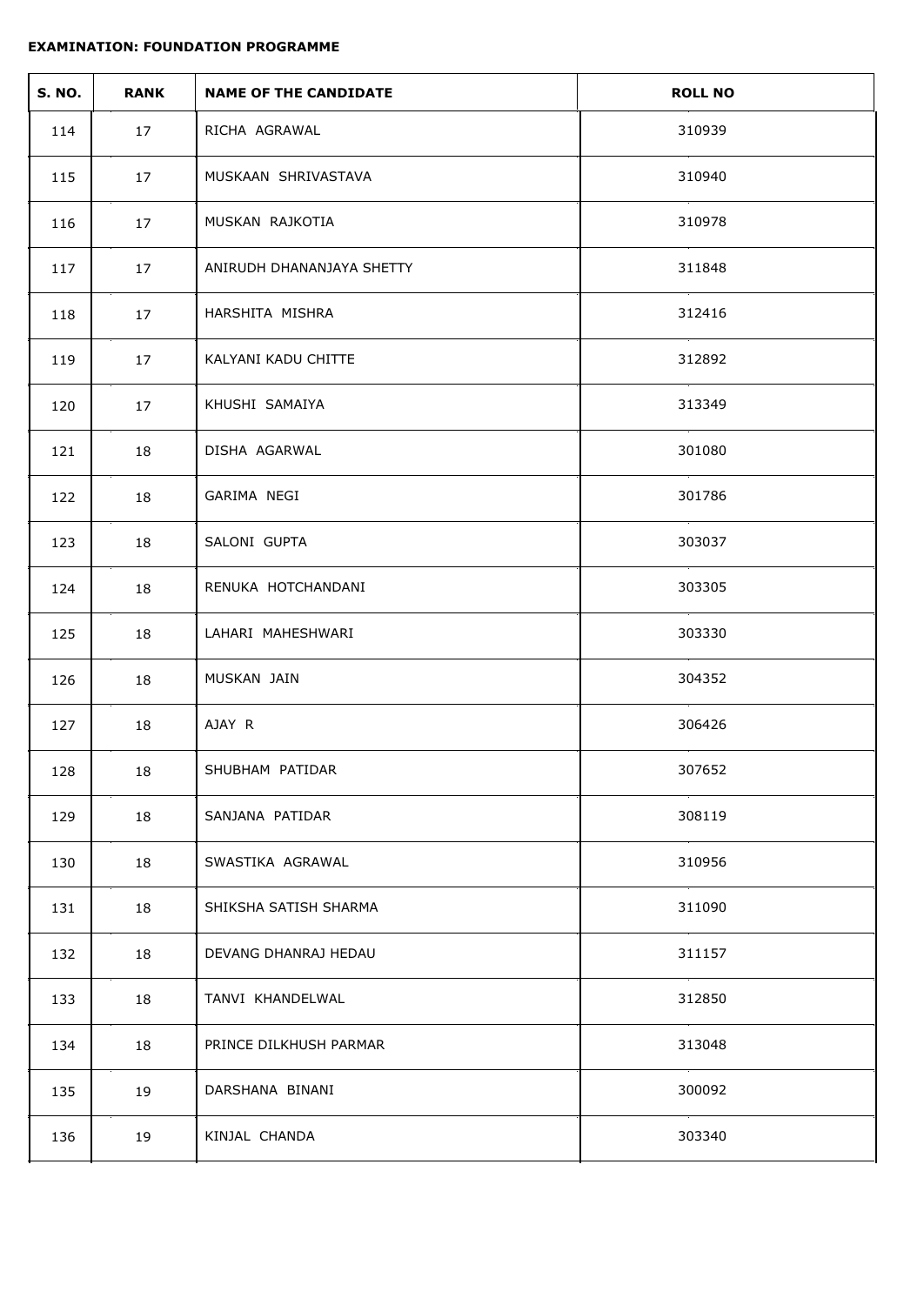| <b>S. NO.</b> | <b>RANK</b> | <b>NAME OF THE CANDIDATE</b> | <b>ROLL NO</b> |
|---------------|-------------|------------------------------|----------------|
| 137           | 19          | PALLAVI MODI                 | 304771         |
| 138           | 19          | HARSHINI MU                  | 305809         |
| 139           | 19          | SARATH                       | 306013         |
| 140           | 19          | MAHAK JAIN                   | 308033         |
| 141           | 19          | GITIKA PRADEEP AGNANI        | 308098         |
| 142           | 19          | MEET BHARAT SHAH             | 309184         |
| 143           | 19          | HRISHIKESH SUDHIR TALWALKAR  | 310657         |
| 144           | 19          | SAKSHI RAJESHBHAI VAGADIA    | 310907         |
| 145           | 19          | RIANNA RICHARD RODRIGUES     | 311585         |
| 146           | 19          | SHUBHAM VIVEK JOSHI          | 311819         |
| 147           | 20          | SHEEZOL MOHANTY              | 300014         |
| 148           | 20          | ANANT KUMAR SINGHI           | 300940         |
| 149           | 20          | DRISHTI JAIN                 | 301817         |
| 150           | 20          | HIMANSHI GUPTA               | 302123         |
| 151           | 20          | DAKSH JAIRATH                | 302291         |
| 152           | 20          | NEERAJ KUMAR ATTAL           | 303135         |
| 153           | 20          | TEJASWANI DIXIT              | 303379         |
| 154           | 20          | KAVITA                       | 304825         |
| 155           | 20          | JITENDER YADAV               | 304865         |
| 156           | 20          | SEJAL SHARMA                 | 305048         |
| 157           | 20          | BHAG CHAND                   | 305203         |
| 158           | 20          | YUVALAKSHMI                  | 305665         |
| 159           | 20          | UTKARSH VYAS                 | 308353         |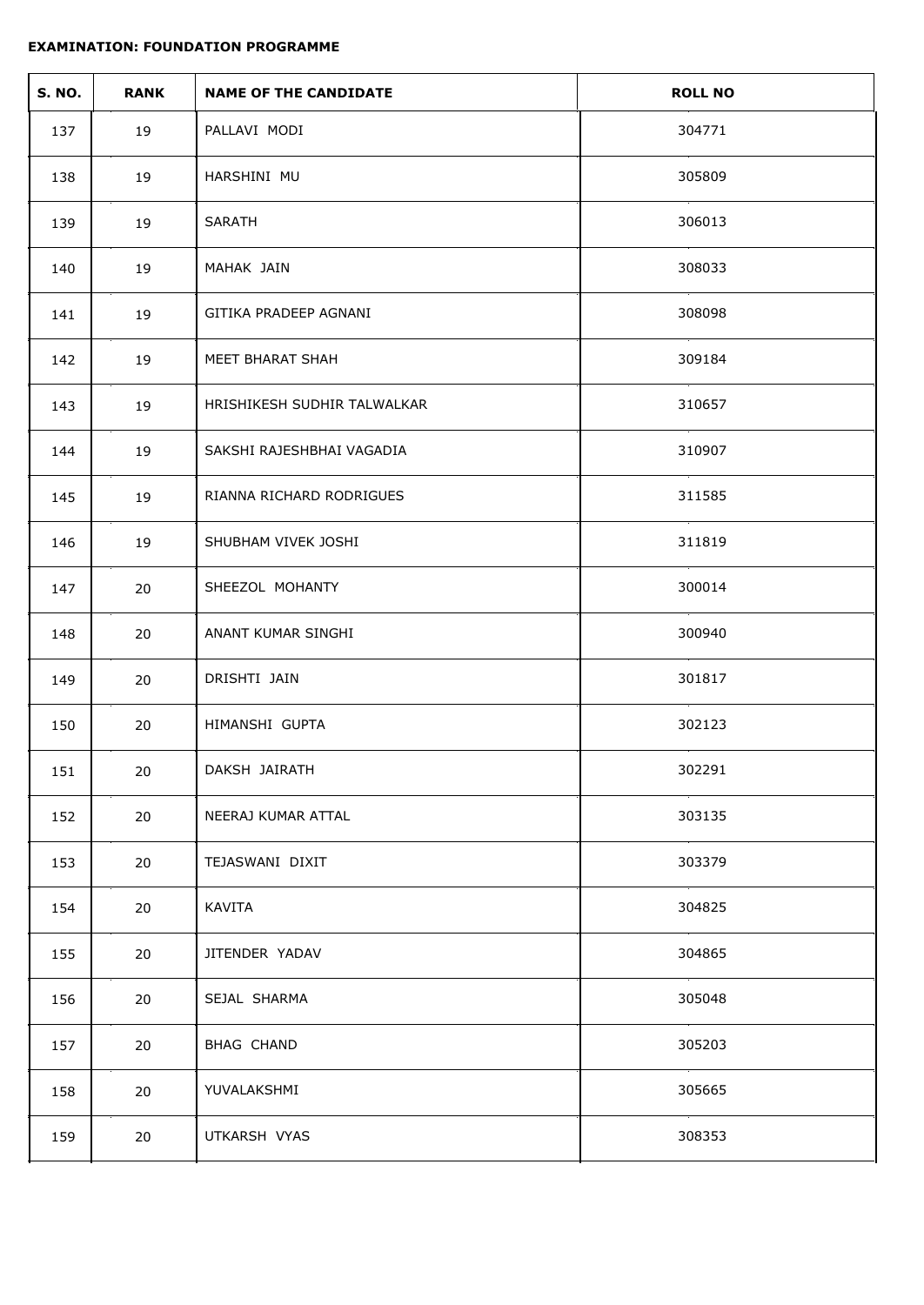| <b>S. NO.</b> | <b>RANK</b> | <b>NAME OF THE CANDIDATE</b>      | <b>ROLL NO</b> |
|---------------|-------------|-----------------------------------|----------------|
| 160           | 20          | FATEMA AHSAN UDAIPURWALA          | 308558         |
| 161           | 20          | MEET HARIKRISHNA MARU             | 308755         |
| 162           | 20          | DEV KRISHNAKANT BHANUSHALI        | 309144         |
| 163           | 20          | SHREEYA JAYANT SANGLIKAR          | 310281         |
| 164           | 20          | NIHARIKA SUDHIR RAKSHASBHUWANKAR  | 312468         |
| 165           | 20          | SIMRAN KAUR ARORA                 | 312602         |
| 166           | 20          | MANASVI KUKRETI                   | 312615         |
| 167           | 20          | RIYA CHINTAMANI PANDEY            | 312770         |
| 168           | 20          | KINJAL RAMKISHOR JAGETIYA         | 313342         |
| 169           | 21          | ISHIKA BASU                       | 300185         |
| 170           | 21          | RIDDHI JAIN                       | 300396         |
| 171           | 21          | RAJ BANSAL                        | 301048         |
| 172           | 21          | HARSHIT GOEL                      | 302290         |
| 173           | 21          | HIMANSHU BHARDWAJ                 | 302566         |
| 174           | 21          | SAKSHI NAUTIYAL                   | 302604         |
| 175           | 21          | TAJINDER SINGH                    | 303782         |
| 176           | 21          | VANSHIKA GOEL                     | 303801         |
| 177           | 21          | HIMANI AGARWAL                    | 303962         |
| 178           | 21          | KESHAV ASIJA                      | 304841         |
| 179           | 21          | TAKSHIKA RATHI                    | 304885         |
| 180           | 21          | ADITI AGRAWAL                     | 305147         |
| 181           | 21          | AAYUSHI JAIN                      | 307519         |
| 182           | 21          | VISHNUVARDHAN VENKATARAMANAN IYER | 307641         |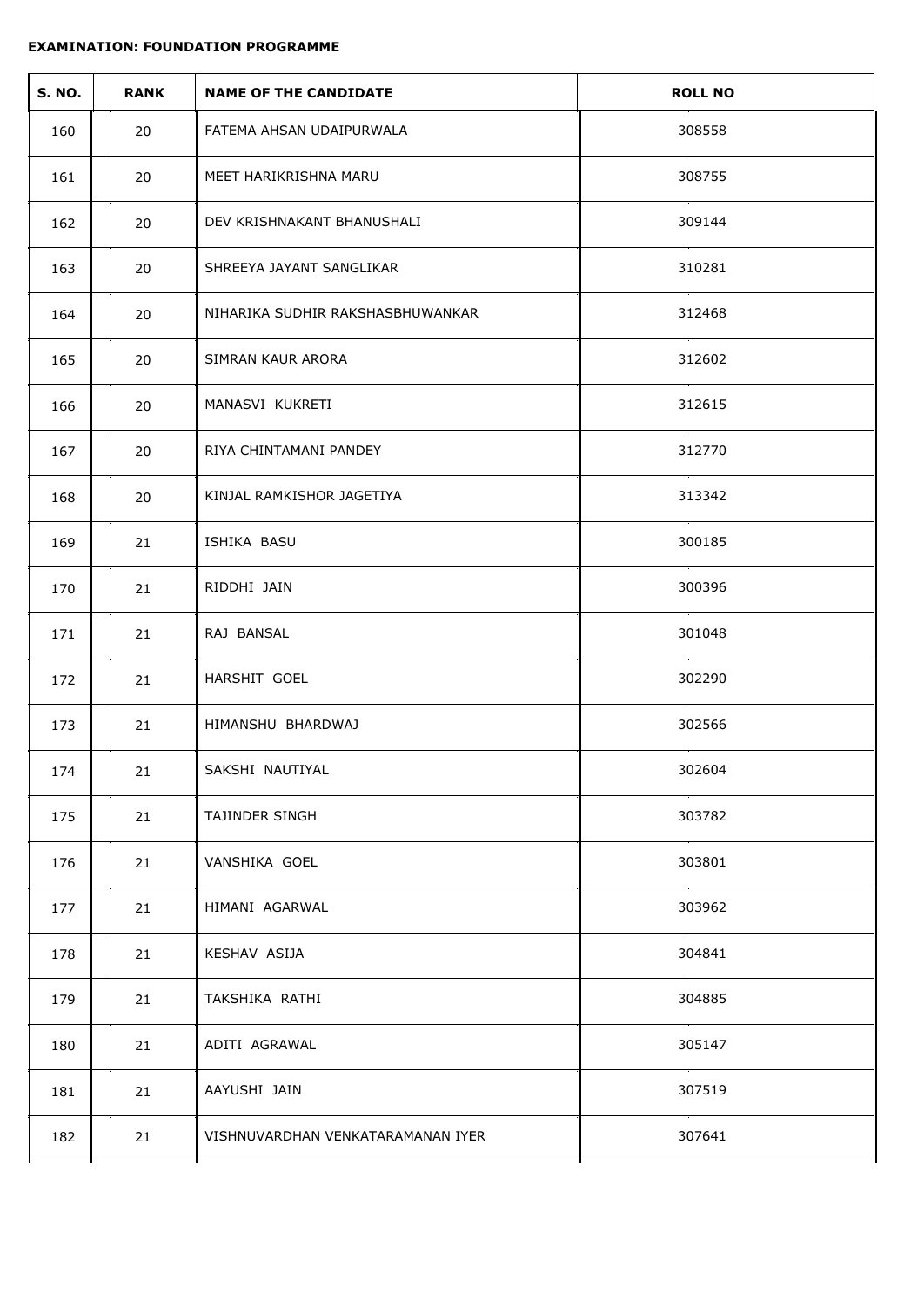| <b>S. NO.</b> | <b>RANK</b> | <b>NAME OF THE CANDIDATE</b> | <b>ROLL NO</b> |
|---------------|-------------|------------------------------|----------------|
| 183           | 21          | PARUL THAKUR                 | 307866         |
| 184           | 21          | RASHMI JAIN                  | 308095         |
| 185           | 21          | RIYA GUJRAL                  | 308130         |
| 186           | 21          | AISHWARYA RAJENDRA AMBRE     | 308411         |
| 187           | 21          | MISBA BANU MIR               | 308822         |
| 188           | 21          | KHUSHI HARISH GERA           | 309439         |
| 189           | 21          | PRAGYA GUPTA                 | 309989         |
| 190           | 21          | DHWANI BIPINBHAI KOTAK       | 310906         |
| 191           | 21          | ABHISHEK SAHU                | 311022         |
| 192           | 21          | <b>RIA PAWAN GARG</b>        | 311091         |
| 193           | 21          | NIR DESAI                    | 311153         |
| 194           | 21          | DIVYA RAJESH POLEKAR         | 312270         |
| 195           | 21          | JASPREET RAVINDER SETHI      | 312541         |
| 196           | 22          | MUSKAN JAIN                  | 300239         |
| 197           | 22          | SRISHTI GARG                 | 301370         |
| 198           | 22          | SHIVAM KUMAR JAIN            | 301952         |
| 199           | 22          | VIRAJ KHEMANI                | 302231         |
| 200           | 22          | YAMINI MANRAL                | 302367         |
| 201           | 22          | SHIVAM KHANNA                | 302872         |
| 202           | 22          | AYUSHI JAIN                  | 303314         |
| 203           | 22          | HETAL SHARMA                 | 303993         |
| 204           | 22          | AMATULLA GADISAAZ            | 304007         |
| 205           | 22          | YASHVIT TANK                 | 304051         |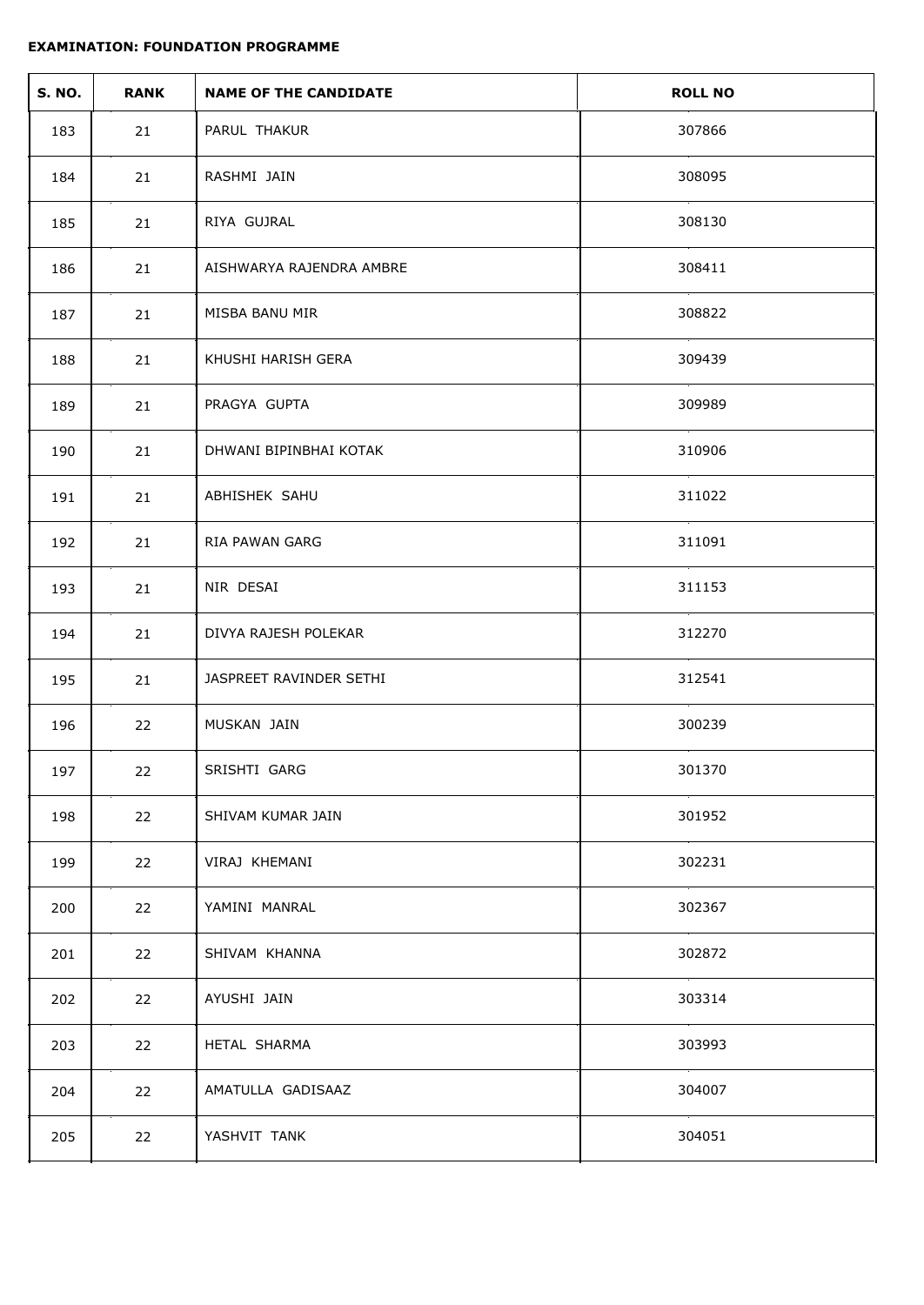| <b>S. NO.</b> | <b>RANK</b> | <b>NAME OF THE CANDIDATE</b> | <b>ROLL NO</b> |
|---------------|-------------|------------------------------|----------------|
| 206           | 22          | NAINA SHARMA                 | 304242         |
| 207           | 22          | AASHIMA SHARMA               | 304245         |
| 208           | 22          | UMANG PARASHAR               | 304280         |
| 209           | 22          | VARNIT JAIN                  | 304576         |
| 210           | 22          | VIKAS                        | 304873         |
| 211           | 22          | AKSHITA AGARWAL              | 305058         |
| 212           | 22          | RIDHA AMREEN                 | 306595         |
| 213           | 22          | SEJAL AGARWAL                | 306599         |
| 214           | 22          | ASWATHY V                    | 307467         |
| 215           | 22          | KHUSHI MUKESH JAIN           | 307514         |
| 216           | 22          | DIKSHA TANWANI               | 307852         |
| 217           | 22          | AKSHITA AGRAWAL              | 307871         |
| 218           | 22          | BHAVIKA MUNDRA               | 308023         |
| 219           | 22          | KRUTIKA HOTE                 | 308050         |
| 220           | 22          | DIVYESH HASMUKH SOLANKI      | 308737         |
| 221           | 22          | HRITIK SANJAY SINHA          | 309012         |
| 222           | 22          | NEELAM AJAY PADWAD           | 309539         |
| 223           | 22          | PRIYANKA VIPUL JOSHI         | 309653         |
| 224           | 22          | HEET KAVIN VALIA             | 309951         |
| 225           | 22          | MANASI MORESHWAR DEO         | 310325         |
| 226           | 22          | AKANSHA KONDINYA             | 310398         |
| 227           | 22          | DARSHAN RAVINDRA DHOKA       | 310855         |
| 228           | 22          | JATIN RAJKUMAR ADVANI        | 310916         |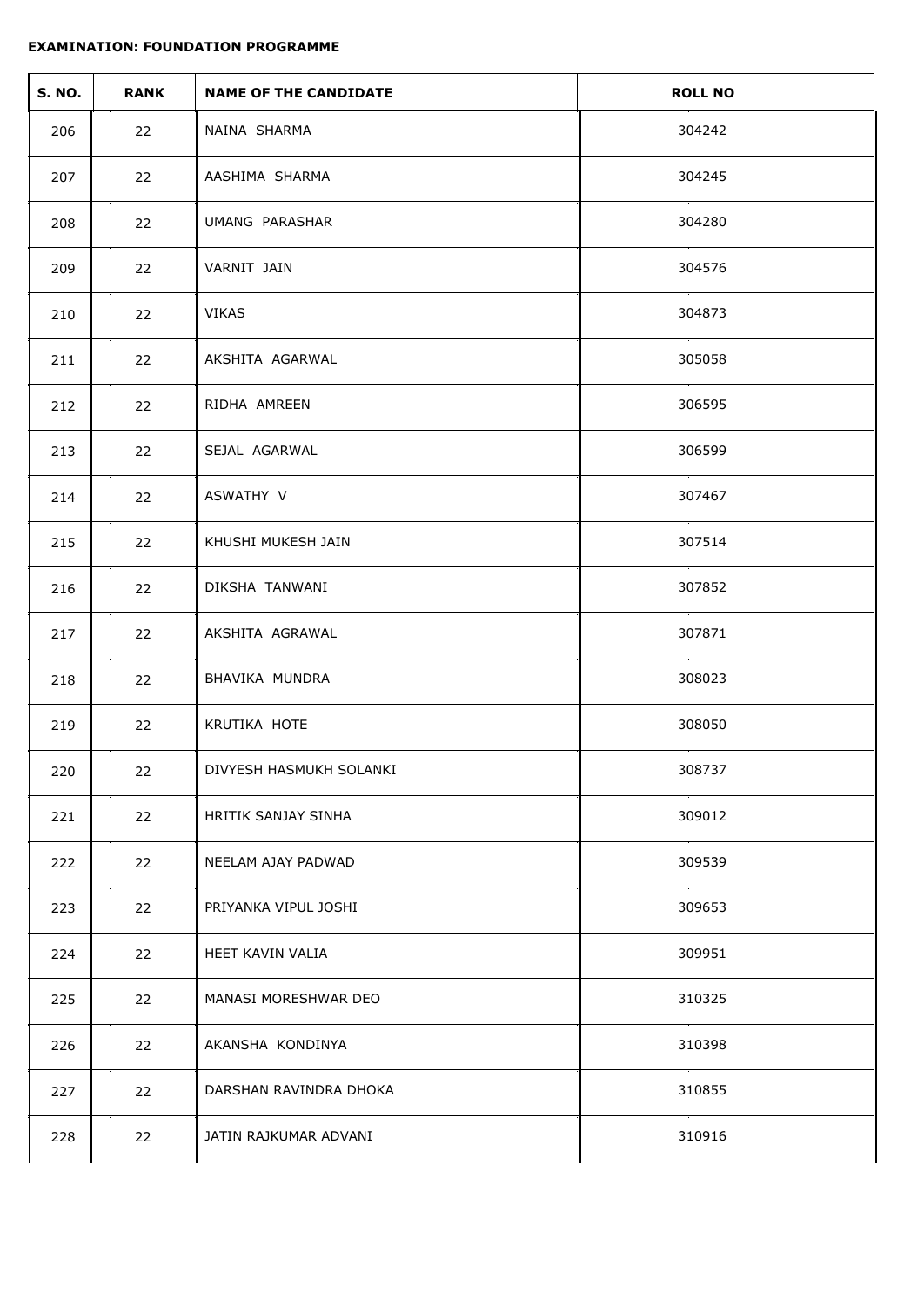| <b>S. NO.</b> | <b>RANK</b> | <b>NAME OF THE CANDIDATE</b> | <b>ROLL NO</b> |
|---------------|-------------|------------------------------|----------------|
| 229           | 22          | PAREENAZ KERSIBHAI PITHAWALA | 311101         |
| 230           | 22          | ANUSHREE MANAK DHIRAN        | 311125         |
| 231           | 22          | SAKSHI VILAS RAORANE         | 311729         |
| 232           | 22          | VIRAJ VIJAY KULKARNI         | 311863         |
| 233           | 22          | ASHI SHARMA                  | 312155         |
| 234           | 22          | KASHISH LALWANI              | 312613         |
| 235           | 23          | NIKITA SAHU                  | 300359         |
| 236           | 23          | AFREEN BANO                  | 301479         |
| 237           | 23          | JIVIDHA MOR                  | 301563         |
| 238           | 23          | DEEPIKA                      | 301685         |
| 239           | 23          | GAURI BHATNAGAR              | 301759         |
| 240           | 23          | PRIYA TYAGI                  | 301805         |
| 241           | 23          | <b>BHANU PRATAP JAIN</b>     | 301962         |
| 242           | 23          | SHIVAM DAGA                  | 302266         |
| 243           | 23          | DIVYA KRISHNA MALIK          | 302637         |
| 244           | 23          | YATIN SETH                   | 302818         |
| 245           | 23          | TANYA JAIN                   | 303756         |
| 246           | 23          | HARSHIL WASON                | 303935         |
| 247           | 23          | SAKSHI                       | 304124         |
| 248           | 23          | DISHANT KHANNA               | 304686         |
| 249           | 23          | KARAN DUA                    | 304872         |
| 250           | 23          | RITIKA AGARWAL               | 304959         |
| 251           | 23          | SHUBHAM VARSHNEY             | 305098         |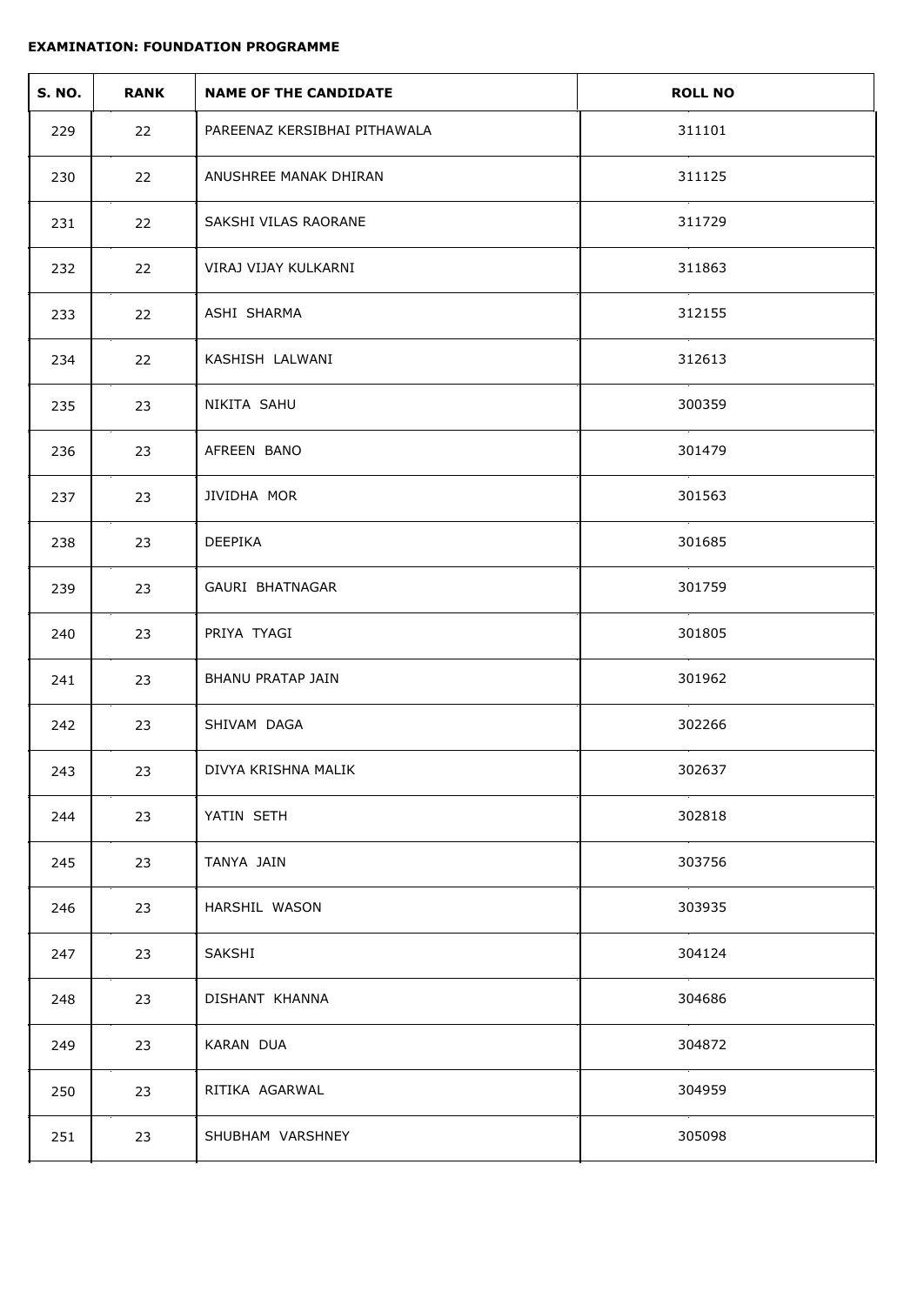| <b>S. NO.</b> | <b>RANK</b> | <b>NAME OF THE CANDIDATE</b> | <b>ROLL NO</b> |
|---------------|-------------|------------------------------|----------------|
| 252           | 23          | ISHIKA S JAIN                | 305731         |
| 253           | 23          | RISHIKA KEDIA                | 306632         |
| 254           | 23          | MADHU B                      | 307085         |
| 255           | 23          | MEHTA YASH HETALBHAI         | 307662         |
| 256           | 23          | AMAN GODWANI                 | 308079         |
| 257           | 23          | ADITI KABRA                  | 308127         |
| 258           | 23          | RAJNANDINI TOMAR             | 308159         |
| 259           | 23          | SUHANI AGRAWAL               | 308248         |
| 260           | 23          | SARVESH KHANDELWAL           | 308338         |
| 261           | 23          | SIDRA KAYYUM SIDDIQUE        | 310400         |
| 262           | 23          | MUSKAN SETHI                 | 310401         |
| 263           | 23          | JUHI RAJESH ADVANI           | 310727         |
| 264           | 23          | ROSHNI HITESH JARIWALA       | 311063         |
| 265           | 23          | PRANAV NILKANTH MAHALPURE    | 311259         |
| 266           | 23          | RAVISHA SACHIN BHANUSHALI    | 311540         |
| 267           | 23          | SIDDHI RAJESH KULKARNI       | 311946         |
| 268           | 23          | MUSKAN DASH                  | 312417         |
| 269           | 23          | SARA SIRAJ LAKDAWALA         | 312739         |
| 270           | 24          | SHIVANGI SINGH               | 300627         |
| 271           | 24          | KRISHNA KUMAR SWAIKA         | 301011         |
| 272           | 24          | SHIVANI SAH                  | 301682         |
| 273           | 24          | SUNIL SINGH RAGHAV           | 302101         |
| 274           | 24          | AMBIKA                       | 302411         |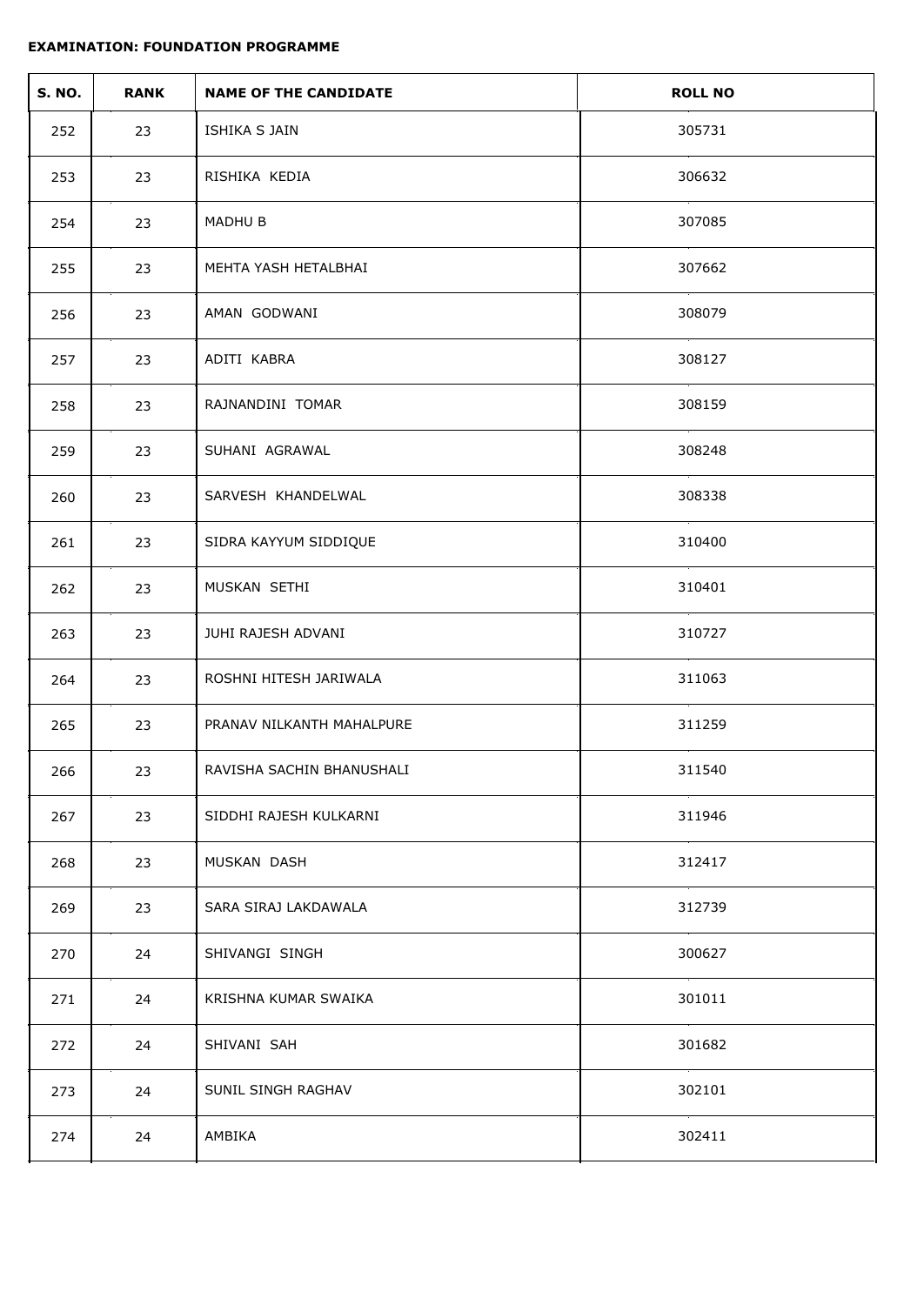| <b>S. NO.</b> | <b>RANK</b> | <b>NAME OF THE CANDIDATE</b> | <b>ROLL NO</b> |
|---------------|-------------|------------------------------|----------------|
| 275           | 24          | DEEPIKA PANDEY               | 302751         |
| 276           | 24          | NAMAN MALHOTRA               | 302768         |
| 277           | 24          | <b>VENI PRASAD</b>           | 303189         |
| 278           | 24          | SIMRANJEET                   | 304200         |
| 279           | 24          | GARIMA GARG                  | 304266         |
| 280           | 24          | SHIVAM KUMAR                 | 304425         |
| 281           | 24          | ANUSHKA MISHRA               | 304606         |
| 282           | 24          | NAMAN GOYAL                  | 304845         |
| 283           | 24          | SAMARTH BATTA                | 304966         |
| 284           | 24          | HEENA                        | 304976         |
| 285           | 24          | SHAIK AWAIZ                  | 305556         |
| 286           | 24          | VARSHA SHIVARAJ              | 306052         |
| 287           | 24          | HITENDRA SINGH RAO           | 307672         |
| 288           | 24          | FORAM JITENDRA KANDOI        | 307676         |
| 289           | 24          | STAVAN KARTIKKUMAR TAMBOLI   | 307709         |
| 290           | 24          | PRUTHVIK SONI                | 307782         |
| 291           | 24          | VINNI DHANWANI               | 307804         |
| 292           | 24          | UTKARSH SUNIL KHANKHOJE      | 307842         |
| 293           | 24          | ANUSHKA MANGLANI             | 308034         |
| 294           | 24          | PRIYANSHI AGRAWAL            | 308164         |
| 295           | 24          | SNEHA GARG                   | 308165         |
| 296           | 24          | JAYESH JAIN                  | 308311         |
| 297           | 24          | LOUIS NORONHA                | 308703         |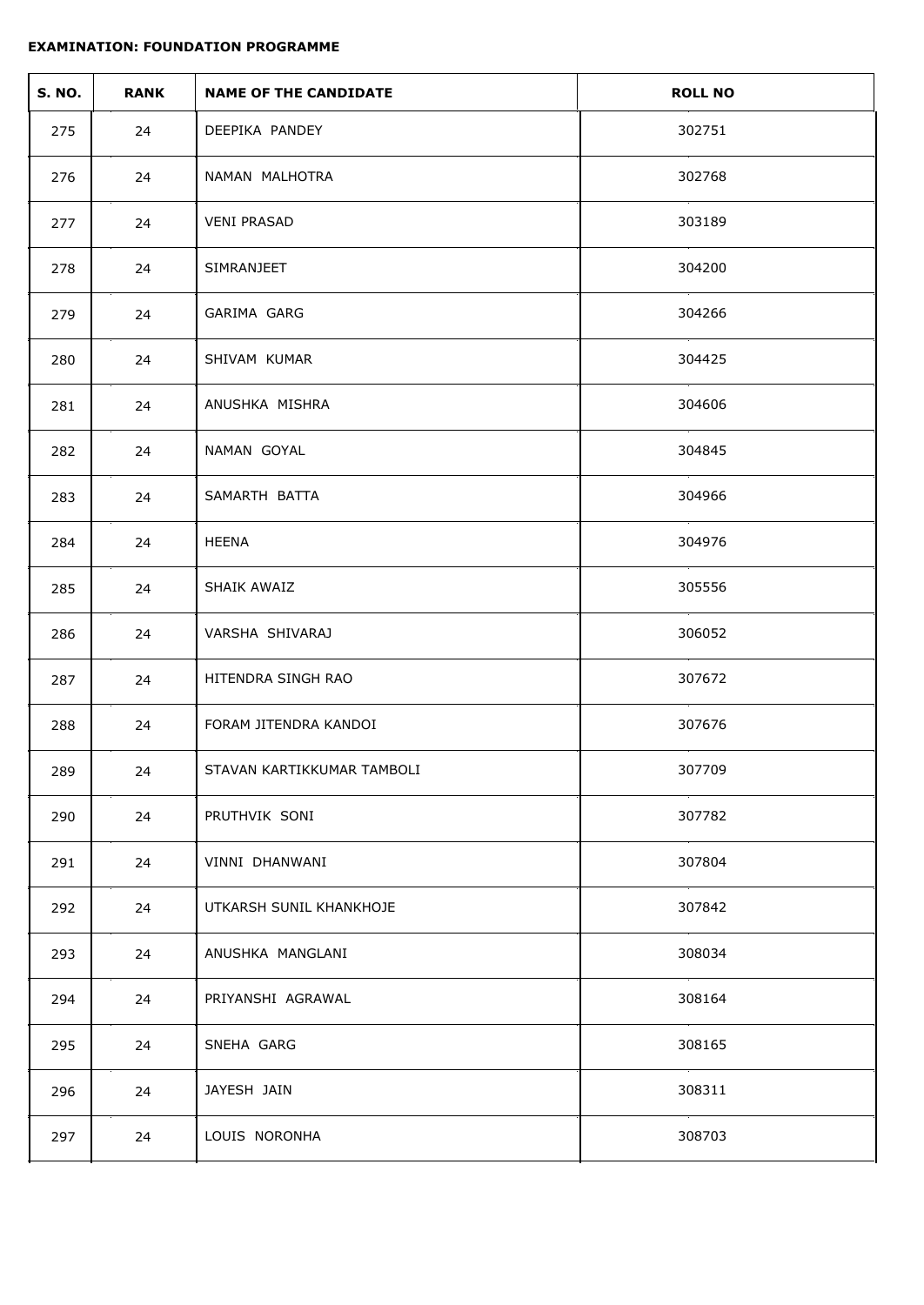| <b>S. NO.</b> | <b>RANK</b> | <b>NAME OF THE CANDIDATE</b> | <b>ROLL NO</b> |
|---------------|-------------|------------------------------|----------------|
| 298           | 24          | KASHYAPI PIYUSH GADA         | 308885         |
| 299           | 24          | AAYUSHI RAJEN VORA           | 309289         |
| 300           | 24          | VEDANTI SANDESH SARSUBHEDAR  | 309382         |
| 301           | 24          | MUMUKSHI NANALAL VORA        | 309454         |
| 302           | 24          | SARAH RICHARD CHETTIAR       | 309579         |
| 303           | 24          | RUCHIKA MURLIDHAR ASWANI     | 309973         |
| 304           | 24          | SANIKA SANJAY KHARE          | 310309         |
| 305           | 24          | NEERAJ PANWAR                | 310450         |
| 306           | 24          | HARSHITA BOTHRA              | 311067         |
| 307           | 24          | VAISHNAVI SUSHIL MALGAONKAR  | 311507         |
| 308           | 24          | ANISHA ANIL MEHRA            | 311523         |
| 309           | 24          | SARVESH BAJAJ                | 312164         |
| 310           | 24          | AMAN GUPTA                   | 312381         |
| 311           | 24          | PURAB PANNALAL               | 312440         |
| 312           | 24          | PRANCHAL PANJWANI            | 312648         |
| 313           | 24          | POOJA AGRAWAL                | 312654         |
| 314           | 24          | BHAGYASHRI ANIL TAPARIA      | 312862         |
| 315           | 24          | LAXMI NARESH CHOUDHARY       | 312863         |
| 316           | 24          | RITIK SUNIL MADNANI          | 313312         |
| 317           | 25          | PULKIT JAIN                  | 301402         |
| 318           | 25          | PALAK GOYAL                  | 301410         |
| 319           | 25          | ANKIT GUPTA                  | 301433         |
| 320           | 25          | GARVITA MEHROTRA             | 301748         |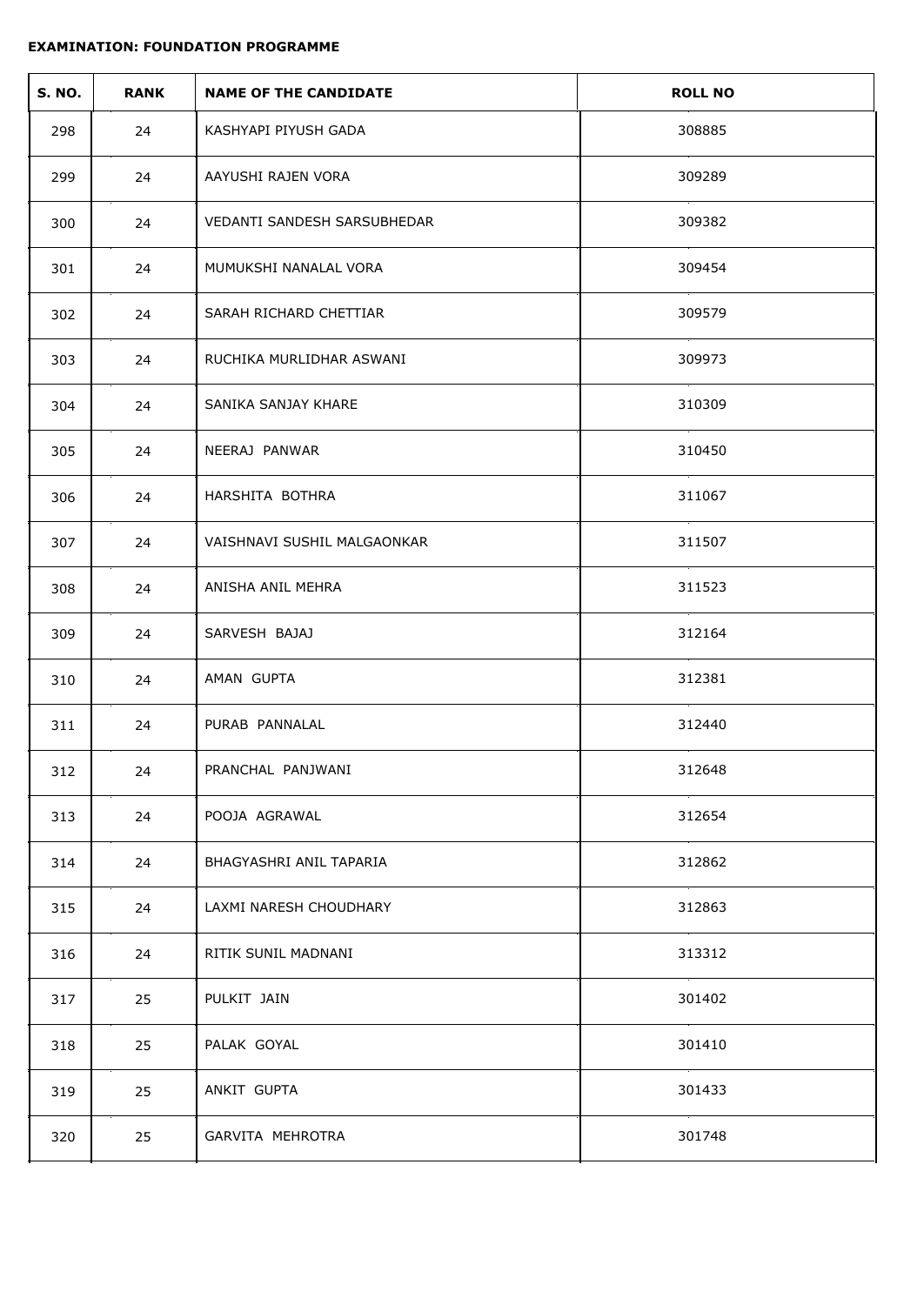| <b>S. NO.</b> | <b>RANK</b> | <b>NAME OF THE CANDIDATE</b> | <b>ROLL NO</b> |
|---------------|-------------|------------------------------|----------------|
| 321           | 25          | PRACHI GUPTA                 | 301789         |
| 322           | 25          | SAURAV RAWAT                 | 302586         |
| 323           | 25          | RIYA CHAUHAN                 | 303496         |
| 324           | 25          | RAVINA CHOUHAN               | 303991         |
| 325           | 25          | PULAK BANSAL                 | 304108         |
| 326           | 25          | AVVALPREET KAUR              | 304676         |
| 327           | 25          | VANSHIKA BAKSHI              | 304818         |
| 328           | 25          | RISHIKA                      | 304831         |
| 329           | 25          | PRAKHAR SHARMA               | 304863         |
| 330           | 25          | SAMIYA KHAN                  | 305118         |
| 331           | 25          | AFREED ALAM                  | 305129         |
| 332           | 25          | ANANYA GARG                  | 305148         |
| 333           | 25          | SWEETHA                      | 305786         |
| 334           | 25          | SALONI KAMRA                 | 307573         |
| 335           | 25          | VIDHI PRAVINBHAI VALERA      | 307721         |
| 336           | 25          | MANSI PATEL                  | 307876         |
| 337           | 25          | YASHIKA GOYAL                | 307940         |
| 338           | 25          | PRANJAL MUTHA                | 308009         |
| 339           | 25          | SANSKRATI MANOJ AGRAWAL      | 308011         |
| 340           | 25          | MAITRIKA MAHESH SONI         | 308540         |
| 341           | 25          | KEEGAN EDWARD RODRIGUES      | 308723         |
| 342           | 25          | AJAY JITENDRA LOVEKAR        | 309345         |
| 343           | 25          | JOANNE TONY                  | 309757         |